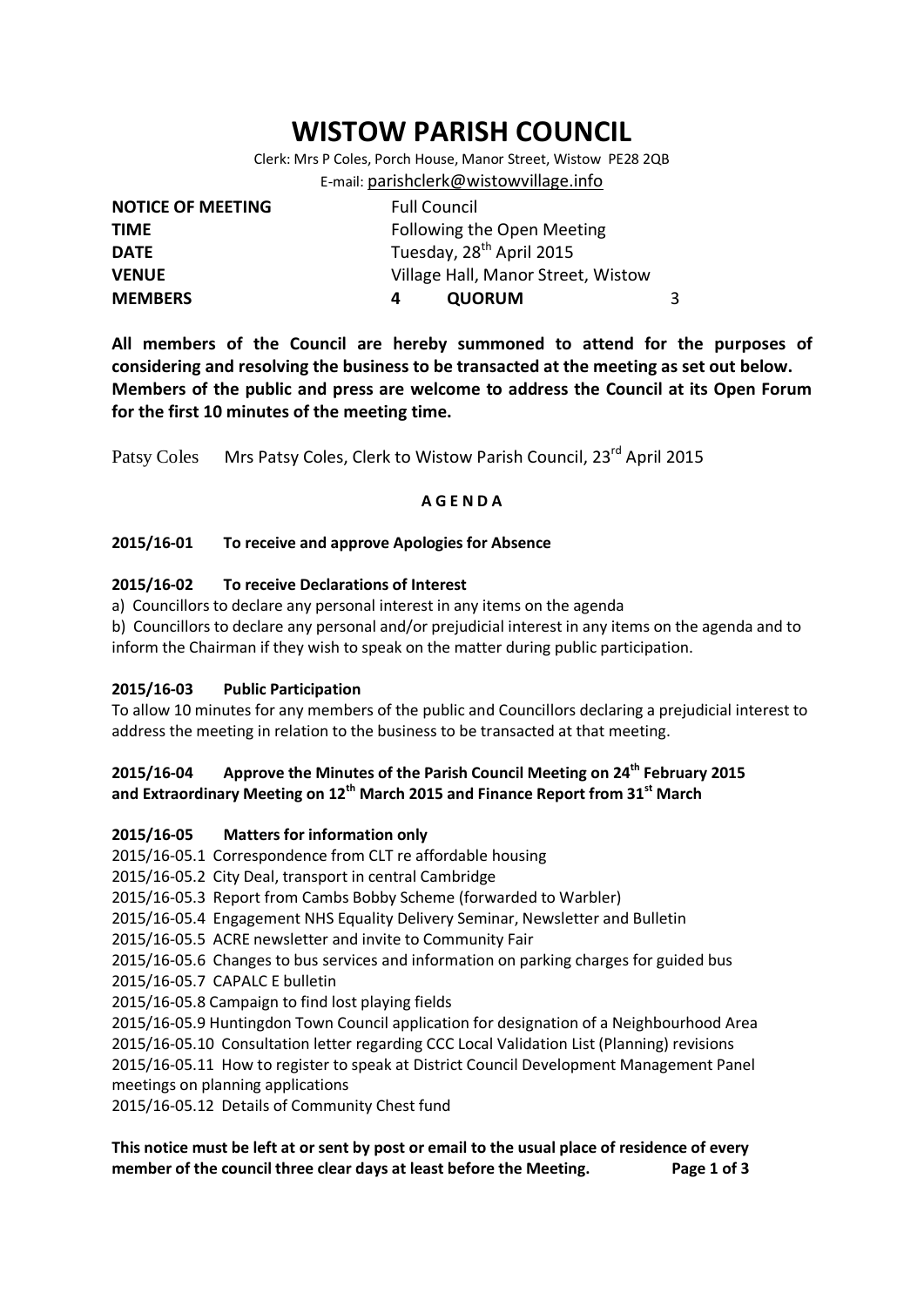Page 2

## **2015/16-06 Policing Matters**

2015/16-06.1 Speedwatch Update

2015/16-06.2 ECops updates (various)

2015/16-06.3 Correspondence with Rebecca Avery, Outreach Worker

# **2015/16-07 To receive reports from County and District – Mr M Tew, Mr P Bucknell and Mrs A Curtis**

## **2015/16-08 Finance**

- a) to approve the Financial Statement and Cash flow for 2015/16 April
- b) to approve payment of outstanding amounts

| Clerk's salary April 2015   | £223.71 |
|-----------------------------|---------|
| Clerk's expenses April 2015 | £ 12.12 |
| Environment Agency drainage | £ 14.28 |
| CGM grass cutting           | £675.00 |

c) Cambridge Building Society forms to be signed to remove Mr Bucknell and add Dr Farrar

d) Review of budget

## **2015/16-09 Correspondence**

2015/16-09.1 Government Grants for superfast broadband for small business 2015/16-09.2 CAPALC renewal information, payment due in June 2015/16-09.3 CAPALC, Transparency Code

#### **2015/16-10 To consider any Planning Applications received**

2015/16-10.1 None received

# **2015/16-11 Highways Report/Traffic Matters**

2014/15-218.1 MVAS purchase – update on outstanding matters 2014/15-218.2 Any other outstanding issues

# **2015/16-12 Maintenance Issues**

2015/16-12.1 Grass Cutting – CMG now commenced grass cutting. Revised Terms and Conditions received.

- 2015/16-12.2 Playground any outstanding matters see saw repaint instructed, fly tipping reported to HDC, investigation in process
- 2015/16-12.3 Playground rota/risk assessment forms consider how to proceed

2015/16-12.4 Pollarding on Mill Road – quote received for £35 per tree

- 2015/16-12.5 Location of BT Cabinet Bridge/Manor Street green
- 2015/16-12.6 Any streetlight issues. Sale of PC1

**This notice must be left at or sent by post or email to the usual place of residence of every member of the council three clear days at least before the Meeting. Page 2 of** 3